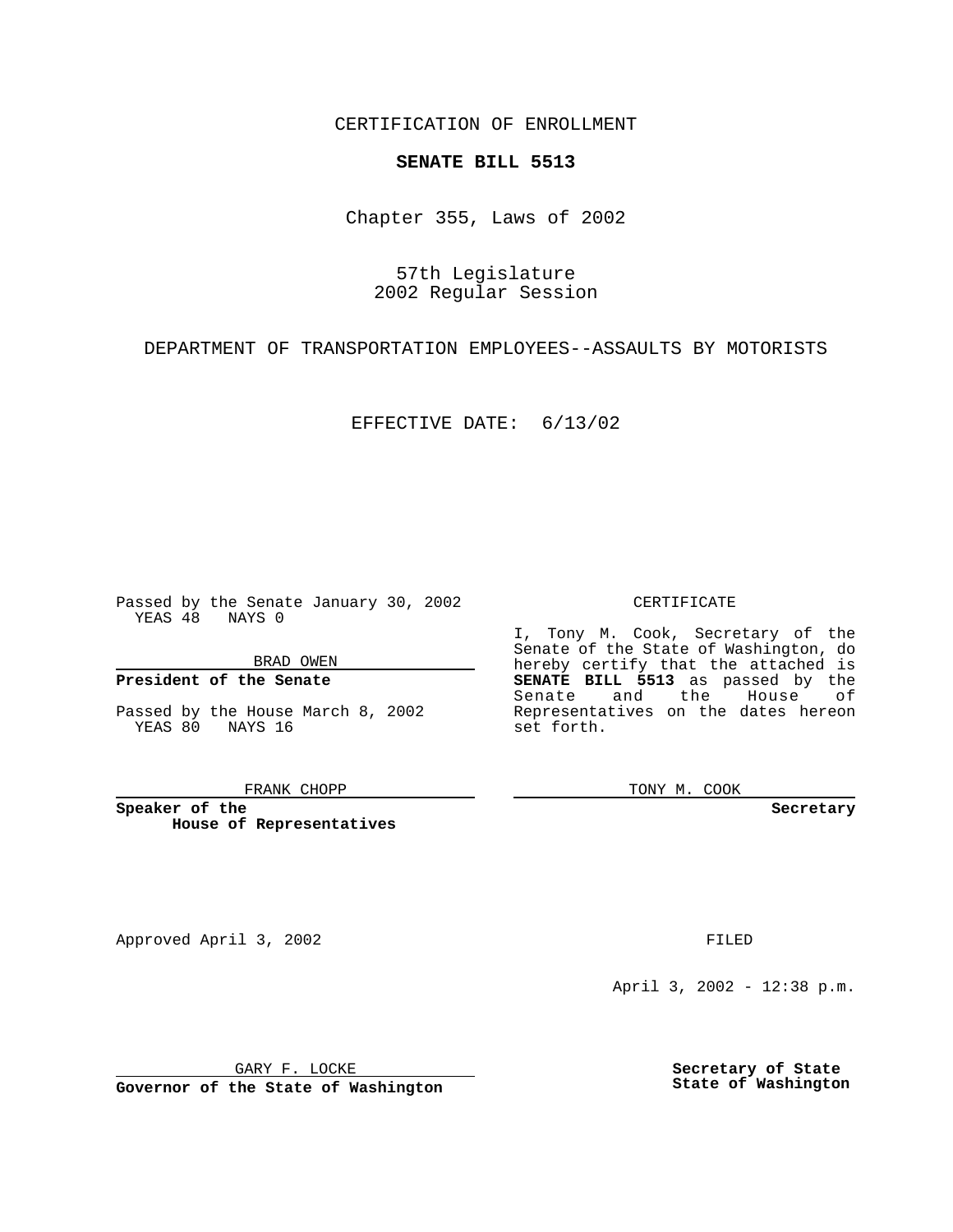## **SENATE BILL 5513** \_\_\_\_\_\_\_\_\_\_\_\_\_\_\_\_\_\_\_\_\_\_\_\_\_\_\_\_\_\_\_\_\_\_\_\_\_\_\_\_\_\_\_\_\_\_\_

\_\_\_\_\_\_\_\_\_\_\_\_\_\_\_\_\_\_\_\_\_\_\_\_\_\_\_\_\_\_\_\_\_\_\_\_\_\_\_\_\_\_\_\_\_\_\_

Passed Legislature - 2002 Regular Session

**State of Washington 57th Legislature 2001 Regular Session By** Senators Haugen, Shin, T. Sheldon, Sheahan, Oke and Gardner Read first time 01/25/2001. Referred to Committee on Transportation.

 AN ACT Relating to motorist assault upon department of transportation employees; and adding a new section to chapter 47.04 RCW.

BE IT ENACTED BY THE LEGISLATURE OF THE STATE OF WASHINGTON:

 NEW SECTION. **Sec. 1.** A new section is added to chapter 47.04 RCW to read as follows:

 (1) For the purposes of this section only, "assault" means an act by a motorist that results in physical injury to an employee of the department while engaged in highway construction or maintenance activities along a roadway right-of-way (fence line to fence line, landscaped areas) or in the loading and unloading of passenger vehicles in service of the vessel as a maritime employee not covered under chapter 51.32 RCW or engaged in those work activities as a Washington State Ferries terminal employee covered under chapter 51.32 RCW.

 (2) In recognition of the nature of employment in departmental highway construction or maintenance activities and by the Washington State Ferries, this section provides a supplementary program to reimburse employees of the department for some of their costs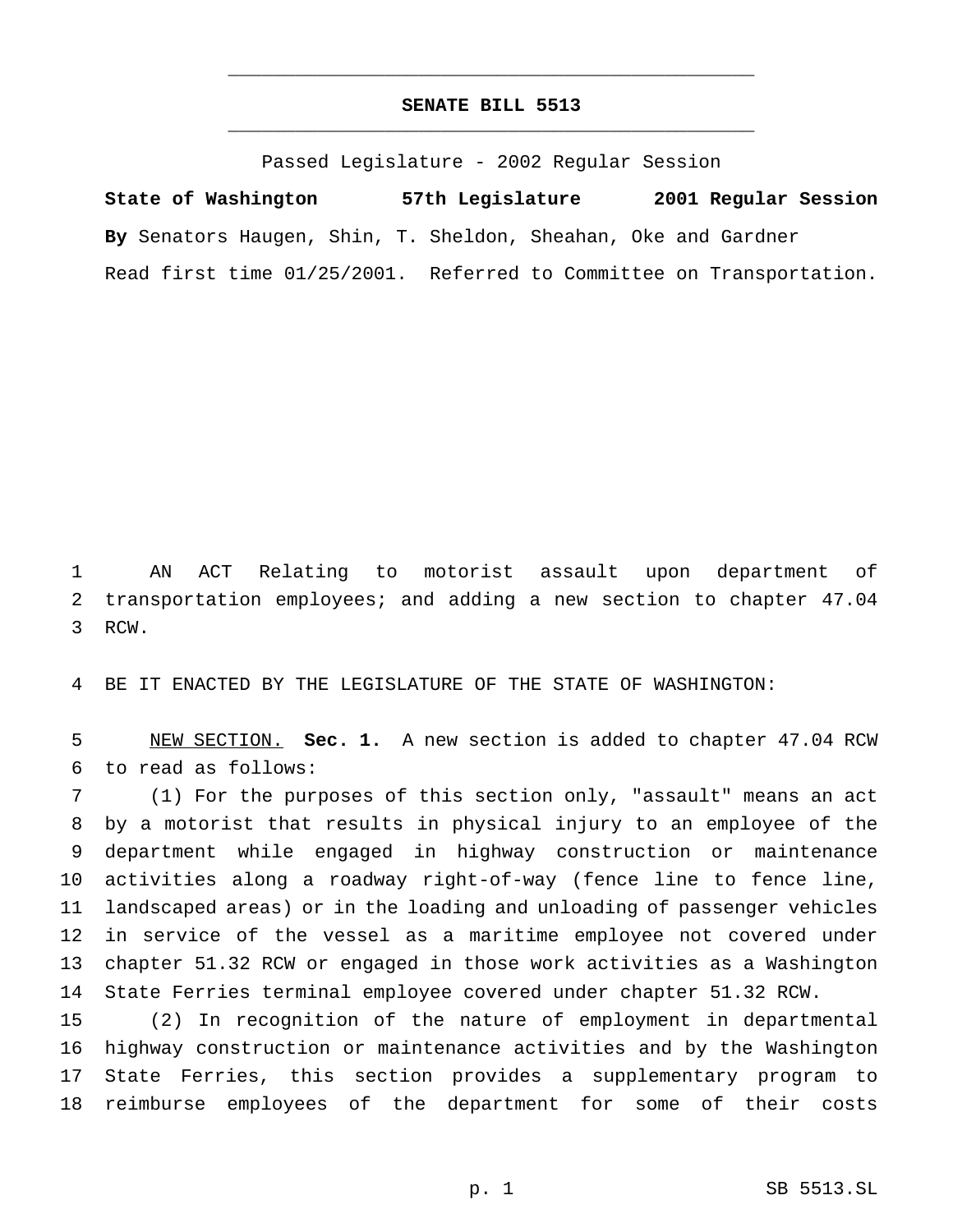attributable to their being the victims of assault by motorists. This program is limited to the reimbursement provided in this section.

 (3) An employee is entitled to receive the reimbursement provided in this section only if the secretary finds that each of the following has occurred:

 (a) A motorist has assaulted the employee who is engaged in highway construction or maintenance along a roadway right-of-way (fence line to fence line, landscaped areas) or service of the vessel as a maritime employee or terminal employee engaged in the loading or unloading of passenger vehicles and as a result the employee has sustained demonstrated physical injuries that have required the employee to miss one or more days of work;

 (b) The assault is not attributable to any extent to the employee's negligence, misconduct, or failure to comply with any rules or conditions of employment; and

 (c) The department of labor and industries has approved the employee's workers' compensation application under chapter 51.32 RCW, or for maritime employees the department of transportation risk management office has approved maintenance and cure benefits under 46 U.S.C. Sec. 688 et seq.

 (4) The reimbursement authorized under this section is as follows: (a) The employee's accumulated sick leave days will not be reduced for the workdays missed. The injured worker who qualifies for and receives assault benefits will also receive full standard benefits (vacation leave, sick leave, health insurance, etc.) as if uninjured; (b) For an employee covered by chapter 51.32 RCW, for each workday missed for which the employee is not eligible to receive compensation under chapter 51.32 RCW, the employee will receive the full amount of the injured worker's net pay at the time of injury; and

 (c) In respect to workdays missed for which the employee will receive or has received compensation under chapter 51.32 RCW, or under federal maritime law benefits, including the Jones Act, for an employee deemed a maritime employee assigned to work in service of the vessel or a nonmaritime terminal employee covered under chapter 51.32 RCW, the employee will be reimbursed in an amount that, when added to that compensation, will result in the employee receiving no more than full net pay (gross pay less mandatory and voluntary deductions) for the workdays missed.